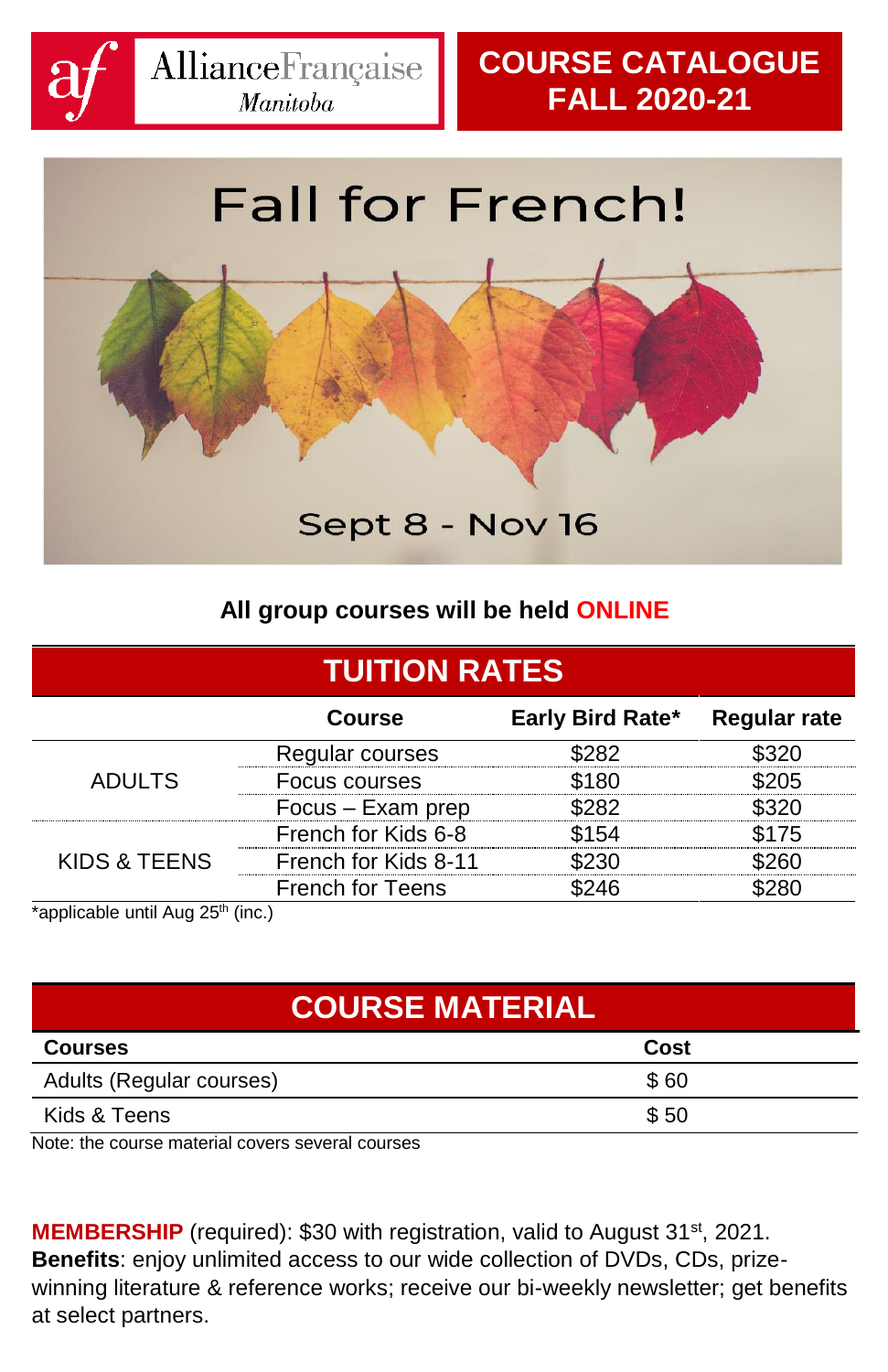# **REGULAR COURSES**

Course duration will be reduced to 2.5h (instead of 3h) if there are 6 students or less per class.

|                  | <b>A1-DISCOVERY</b><br>Understand and use basic phrases in everyday situations<br>Courses from A101 to A103 |                                              |
|------------------|-------------------------------------------------------------------------------------------------------------|----------------------------------------------|
|                  | MON: 5:30 p.m. to 8:30 p.m.                                                                                 | Sept $14^{\text{th}}$ – Nov $16^{\text{th}}$ |
| A <sub>101</sub> | WED: 5:30 p.m. to 8:30 p.m.                                                                                 | Sept $9th$ – Nov $4th$                       |
|                  | FRI: 9:30 a.m. to 12:30 p.m.                                                                                | Sept 11 <sup>th</sup> - Nov 6 <sup>th</sup>  |
|                  | SAT: 9:30 a.m. to 12:30 p.m.                                                                                | Sept $12^{th}$ – Nov $7^{th}$                |
|                  | MON: 5:30 p.m. to 8:30 p.m.                                                                                 | Sept $14th$ – Nov $16th$                     |
| A <sub>102</sub> | WED: 9:30 a.m. to 12:30 p.m.                                                                                | Sept $9^{th}$ – Nov $4^{th}$                 |
|                  | SAT: 9:30 a.m. to 12:30 p.m.                                                                                | Sept 12 <sup>th</sup> - Nov 7 <sup>th</sup>  |
|                  | TUE: 9:30 a.m. to 12:30 p.m.                                                                                | Sept $8^{th}$ – Nov $3^{rd}$                 |
| A <sub>103</sub> | WED: 5:30 p.m. to 8:30 p.m.                                                                                 | Sept 9 <sup>th</sup> - Nov 4 <sup>th</sup>   |
|                  | THU: 5:30 p.m. to 8:30 p.m.                                                                                 | Sept $10^{th}$ – Nov $5^{th}$                |

| <b>A2 - INTERMEDIATE</b><br>Communicate effectively in familiar situations<br>Courses from A201 to A206 |                             |                                            |
|---------------------------------------------------------------------------------------------------------|-----------------------------|--------------------------------------------|
| A201                                                                                                    | MON: 5:30 p.m. to 8:30 p.m. | Sept $14th$ – Nov $16th$                   |
| A202                                                                                                    | TUE: 5:30 p.m. to 8:30 p.m. | Sept 8 <sup>th</sup> - Nov 3 <sup>rd</sup> |
| A203                                                                                                    | TUE: 5:30 p.m. to 8:30 p.m. | Sept 8th - Nov 3rd                         |
| A204                                                                                                    | MON: 5:30 p.m. to 8:30 p.m. | Sept $14^{th}$ – Nov $16^{th}$             |
| A205                                                                                                    | TUE: 5:30 p.m. to 8:30 p.m. | Sept 8 <sup>th</sup> - Nov 3 <sup>rd</sup> |

| <b>B1-INDEPENDENT</b><br>Broaden your scopes of communication<br>Courses from B101 to B107 |                              |                                          |
|--------------------------------------------------------------------------------------------|------------------------------|------------------------------------------|
| B <sub>101</sub>                                                                           | WED: 5:30 p.m. to 8:30 p.m.  | Sept $9^{th}$ – Nov $4^{th}$             |
| B <sub>102</sub>                                                                           | SAT: 9:30 a.m. to 12:30 p.m. | Sept $12^{th}$ – Nov $\overline{7^{th}}$ |
| B <sub>104</sub>                                                                           | THU: 5:30 p.m. to 8:30 p.m.  | Sept $10^{th}$ – Nov $5^{th}$            |
| B106                                                                                       | THU: 5:30 p.m. to 8:30 p.m.  | Sept $10^{th}$ – Nov $5^{th}$            |
| <b>B107</b>                                                                                | SAT: 9:30 a.m. to 12:30 p.m. | Sept $12^{th}$ – Nov $7^{th}$            |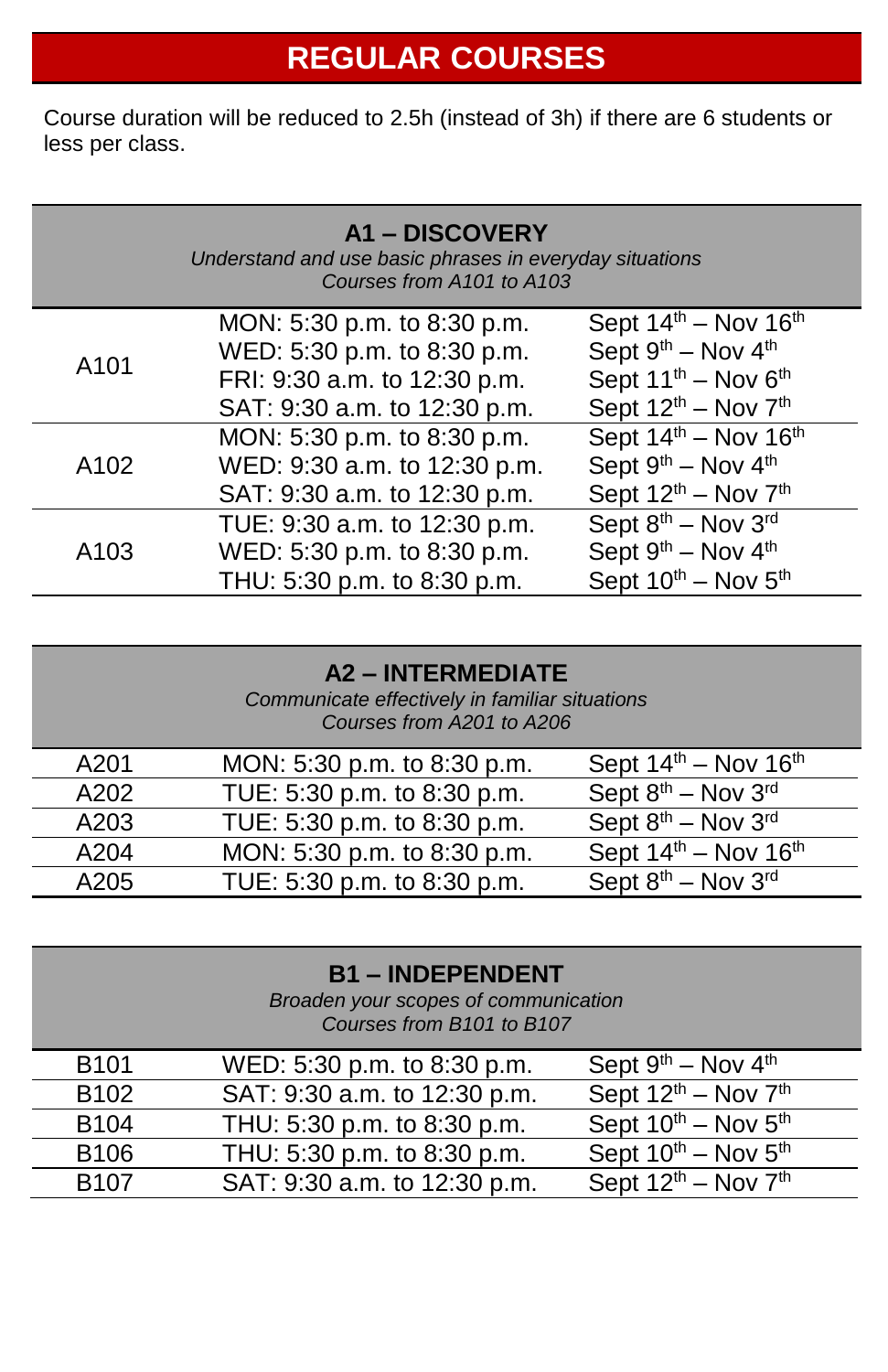# **FOCUS COURSES**

#### **Conversation**

Speak French over the lunch hour!

| A2/B1 | FRI: 11:30 a.m. to 12:30 p.m. | Sept $11^{th}$ – Nov $6^{th}$        |
|-------|-------------------------------|--------------------------------------|
| B2/C1 | FRI: 1:00 p.m. to 2:00 p.m.   | Sept $11^{th}$ – Nov 6 <sup>th</sup> |

#### **Grammar for fun**

Review your grammar through games, quizzes, videos, songs and more!

B1/B2 MON: 12:30 p.m. to 1:30 p.m. Sept  $14^{th}$  – Nov  $16^{th}$ 

**French for Professional Purposes**

Get ready to work in French through fun and engaging activities!

 $A204 +$  THU: 12:30 p.m. to 1:30 p.m. Sept 10<sup>th</sup> – Nov 5<sup>th</sup>

#### **French for Tourism**

Learn how to deal easily with the most common situations when traveling in a French-speaking country.

A1/A2 FRI: 12:30 p.m. to 1:30 p.m. Sept  $11^{th}$  – Nov  $6^{th}$ 

#### **Press review**

Discuss current events relayed by the French-speaking press and/or television.

B1/B2 WED: 12:30 p.m. to 1:30 p.m. Sept  $9^{th}$  – Nov  $4^{th}$ 

### **FOCUS COURSES – EXAM PREP**

**Second Language Evaluation (SLE)** Candidate or employee in the public service of Canada? Review grammar rules and idioms and train for the writing component of the exam to target the level B or C. B1 + FRI:  $\frac{4:30 \text{ p.m.}}{10.6 \times 30 \text{ p.m.}}$  Sept  $11^{\text{th}} - \text{Nov } 6^{\text{th}}$ 

#### **Diplôme d'études en langue française (DELF)**

Discover the 4 components of the exam with your instructor, a certified DELF/DALF examiner, who will provide you with strategies to maximize your chances of success with a focus on the writing and speaking components.

B1/B2 TUE: 6:30 p.m. to 8:30 p.m. Sept  $8<sup>th</sup>$  – Nov  $3<sup>rd</sup>$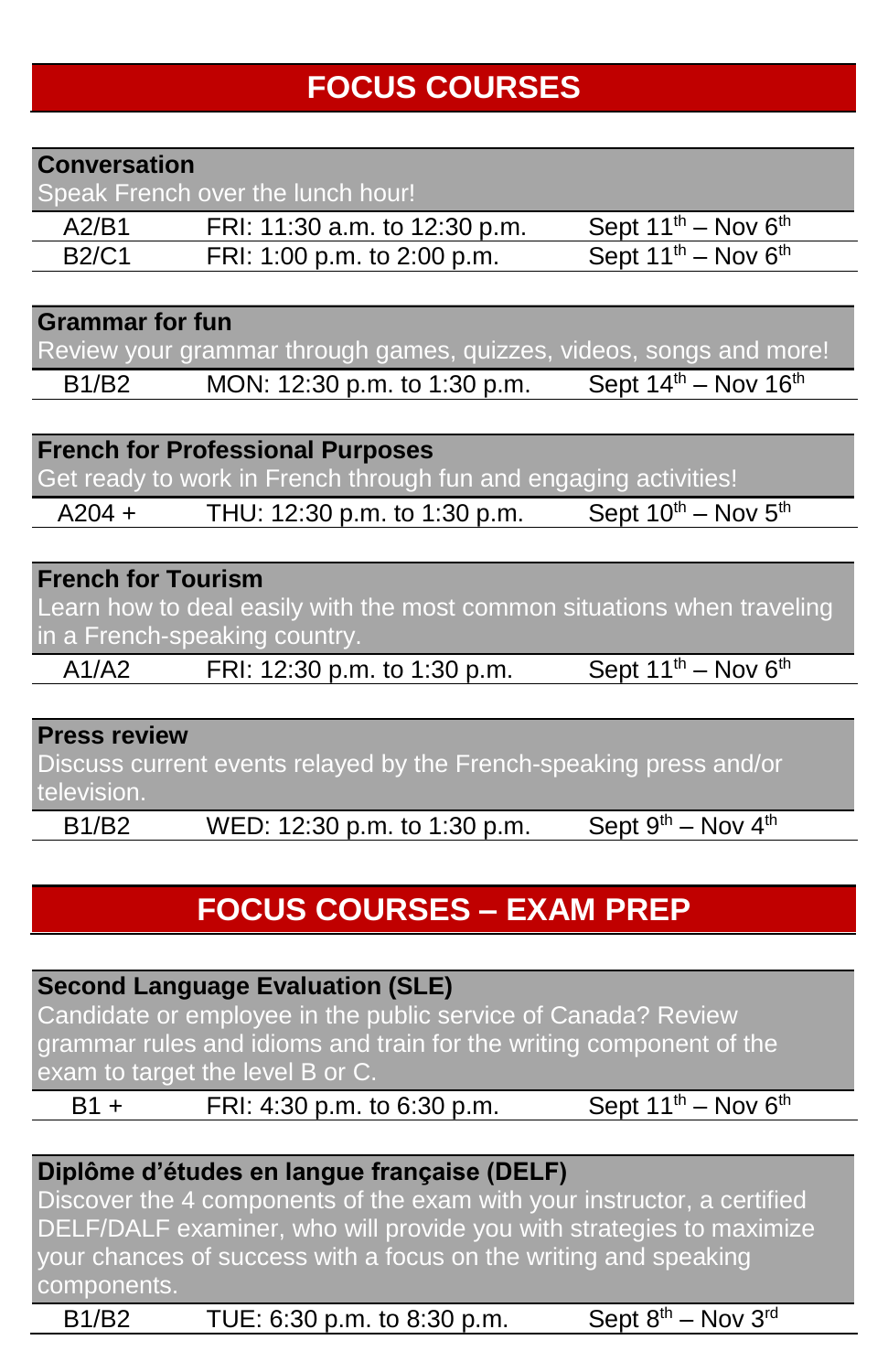### **KIDS & TEENS**

#### **FRENCH FOR KIDS (6-11 yrs.)**

*Supplement French immersion by working every French skill – listening, reading, writing and speaking – all while having fun.*

|            | 1.1 | THU: 4:30 p.m. to 5:30 p.m.  | Sept $10^{th}$ – Nov $5^{th}$ |
|------------|-----|------------------------------|-------------------------------|
| $6-8$ yrs. | 1.2 | SAT: 1:30 p.m. to 2.30 p.m.  | Sept $12^{th}$ – Nov $7^{th}$ |
|            | 1.4 | SAT: 12:30 p.m. to 1:30 p.m. | Sept $12^{th}$ – Nov $7^{th}$ |
|            | 1.1 | WED: 4:30 p.m. to 6:00 p.m.  | Sept $9^{th}$ – Nov $4^{th}$  |
| 8-11 yrs.  | 1.3 | SAT: 1:30 p.m. to 3:00 p.m.  | Sept $12^{th}$ – Nov $7^{th}$ |
|            | 2.2 | SAT: 2:30 p.m. to 4:00 p.m.  | Sept $12^{th}$ – Nov $7^{th}$ |

#### **FRENCH FOR TEENS (11+ yrs.)**

*We foster participation and provide the student with a range of written and spoken skills to communicate in various situations.*

| T <sub>101</sub> | TUE: 4:30 p.m. to 6:30 p.m. | Sept $8^{\text{th}}$ – Nov $3^{\text{rd}}$  |
|------------------|-----------------------------|---------------------------------------------|
| T201             | SAT: 1:30 p.m. to 3:30 p.m. | Sept $12^{\text{th}}$ – Nov $7^{\text{th}}$ |
| T301             | FRI: 4:30 p.m. to 6:30 p.m. | Sept $11^{th}$ – Nov $6^{th}$               |

Course durations for Kids & Teens include:

- face-to-face learning with the teacher and other classmates to work on oral expression and comprehension (30 minutes for Kids 6-8 yrs, 60 minutes for Kids 8-11 yrs, and 90 minutes for Teens) via web conference (Zoom)
- 30 weekly minutes of engaging activities in French prepared by the teacher, to do at home afterwards, alone or with a parent on an online educative platform (Apolearn)

**For parents of children age 6 to 11**: please be present in the room during online classes, at least at the beginning and end of the class.